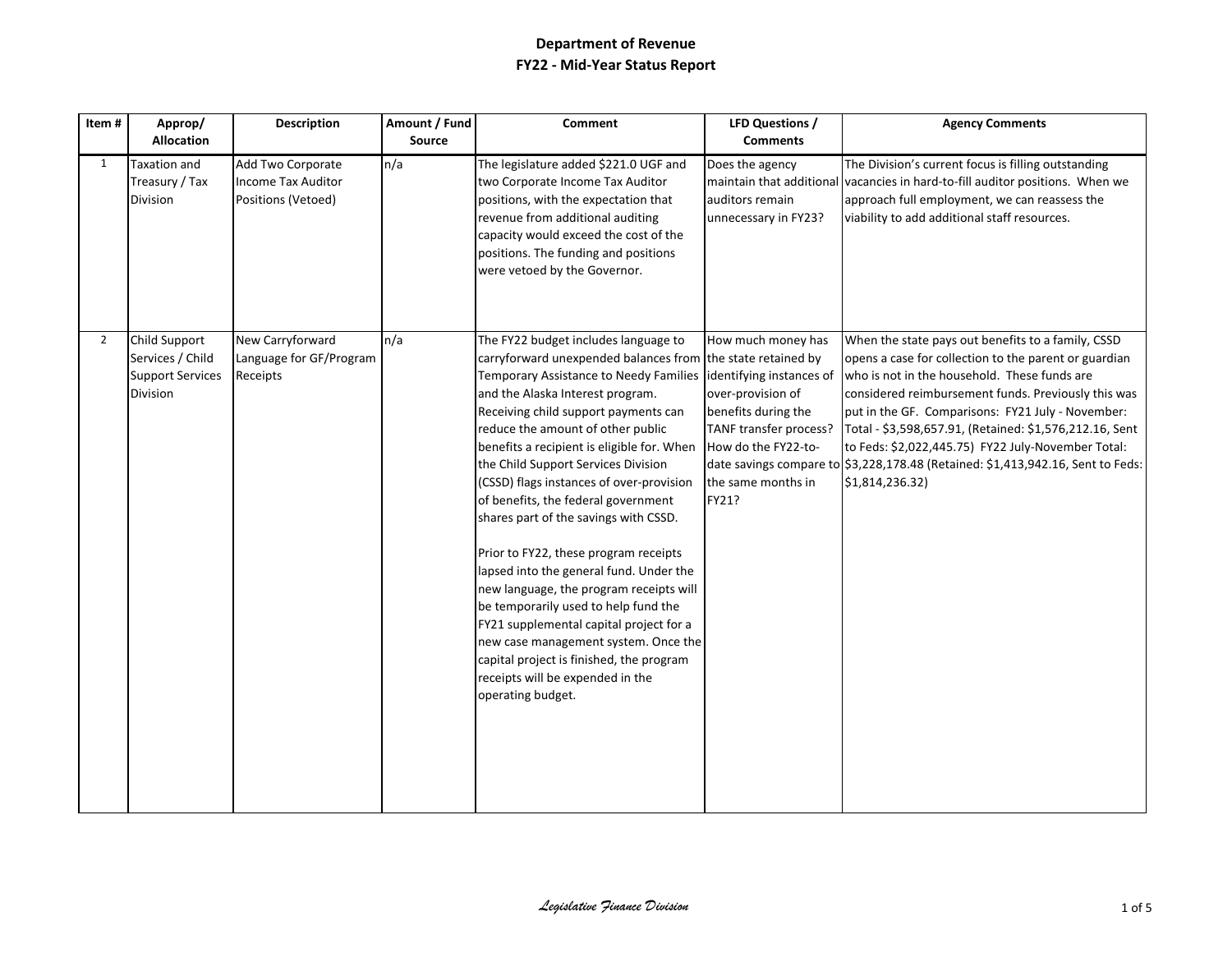| Item# | Approp/<br><b>Allocation</b>                                | <b>Description</b>                              | Amount / Fund<br><b>Source</b> | Comment                                                                                                                                                                                                                                                                                                                                                                                                                                                                                                                                                                                                                                                       | <b>LFD Questions /</b><br><b>Comments</b>          | <b>Agency Comments</b>                                                                                                                                                                                                                                                                                                      |
|-------|-------------------------------------------------------------|-------------------------------------------------|--------------------------------|---------------------------------------------------------------------------------------------------------------------------------------------------------------------------------------------------------------------------------------------------------------------------------------------------------------------------------------------------------------------------------------------------------------------------------------------------------------------------------------------------------------------------------------------------------------------------------------------------------------------------------------------------------------|----------------------------------------------------|-----------------------------------------------------------------------------------------------------------------------------------------------------------------------------------------------------------------------------------------------------------------------------------------------------------------------------|
| 3     | Administration<br>and Support /<br>Commissioner's<br>Office | GA 170 Departmentwide<br><b>Risk Management</b> | \$194.4 Gen<br>Fund (UGF)      | This increment funds a contract for an<br>information technology (IT) security<br>expert to provide guidance on security<br>measures. This guidance will supplement increment been used<br>existing IT security support provided by<br>the Department of Administration. The<br>Treasury Division, which has \$50 billion<br>of invested assets, will be the first<br>priority, though the intention is for the<br>new security expert to eventually<br>provide guidance to all divisions within<br>the department. The department<br>anticipates the contract lasting three to<br>four years, which allows time to<br>implement long-term security measures. | Please provide the hire<br>date for the Chief Risk | The Department completed initial scoping work with a<br>contractor, Vertex11, however, we became aware of a<br><b>Officer position. Has the security and IT expert wishing to join the Department</b><br>as an employee rather than a contractor. The Chief<br>for any other expenses? Risk Officer started on October 6th. |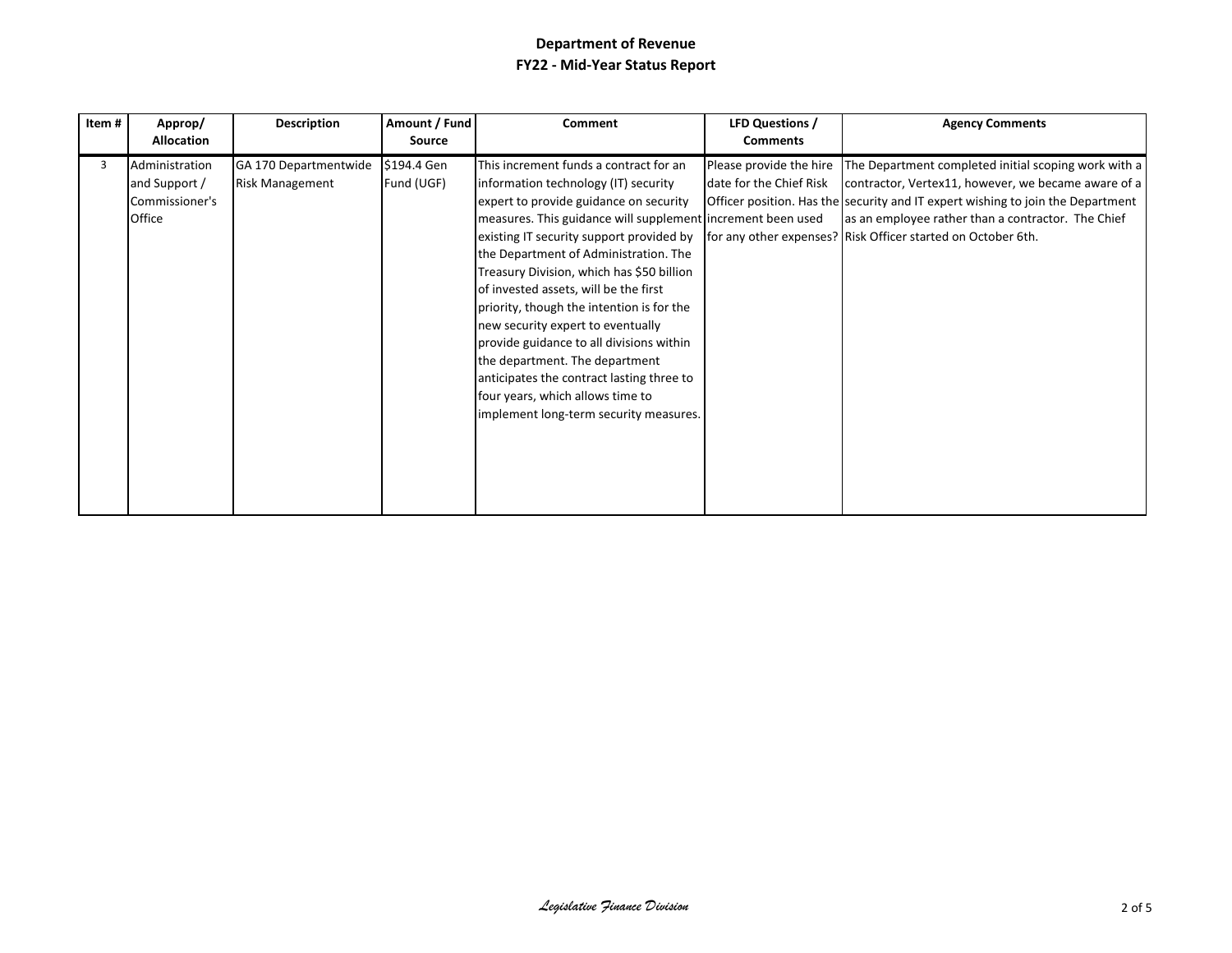| Item# | Approp/<br><b>Allocation</b>                                         | <b>Description</b>                                                                                  | Amount / Fund<br>Source                             | <b>Comment</b>                                                                                                                                                                                                                                                                                                                                                                                                                                                                                                                                                                                                                                                                                                                                                                                                                                                                           | LFD Questions /<br><b>Comments</b>                                                                                        | <b>Agency Comments</b>                                                                                                                                                                                                                                               |
|-------|----------------------------------------------------------------------|-----------------------------------------------------------------------------------------------------|-----------------------------------------------------|------------------------------------------------------------------------------------------------------------------------------------------------------------------------------------------------------------------------------------------------------------------------------------------------------------------------------------------------------------------------------------------------------------------------------------------------------------------------------------------------------------------------------------------------------------------------------------------------------------------------------------------------------------------------------------------------------------------------------------------------------------------------------------------------------------------------------------------------------------------------------------------|---------------------------------------------------------------------------------------------------------------------------|----------------------------------------------------------------------------------------------------------------------------------------------------------------------------------------------------------------------------------------------------------------------|
| 4     | Alaska Housing<br>Finance<br>Corporation /<br><b>AHFC Operations</b> | Sec. 53(g) HB 69, GA 172<br>COVID-19 Federal<br><b>Housing and Homeless</b><br>Stimulus (FY22-FY23) | \$164,568.1<br><b>COVID Fed</b><br>(Fed)<br>MultiYr | Coronavirus Response and Relief<br>Supplemental Appropriations Act, 2021<br>(CRRSAA)<br>CRRSAA includes funding to states for<br>rental assistance, with 90% to be used<br>for current and arrears rent, utility<br>payments, and other pandemic-related<br>housing. Assistance can be provided for<br>up to 12 months and with an additional<br>three months of assistance if needed to<br>ensure housing stability."<br>Of the \$200,000.0 allocated to Alaska,<br>the Municipality of Anchorage received<br>\$35,431.9 and the Alaska Housing<br>Finance Corporation (AHFC) received<br>\$164,568.1.<br>Funds expire December 21, 2021 (FY22)<br>but, upon the discretion of the U.S.<br>Department of the Treasury, could be<br>extended through September 30, 2022<br>(FY23). Since these funds may not expire<br>until FY23, the transaction provides a<br>two-year authorization. | Has the Treasury<br>funds have been<br>distributed? What is the<br>geographic breakdown<br>of the assistance<br>provided? | On March 26, 2021, Treasury extended the expiration<br>extended the expiration date to September 30, 2022. As of November 30,2021,<br>date? How much of the a total of \$123,782,770 has been distributed. The<br>geographic breakdown for assistance is State-wide. |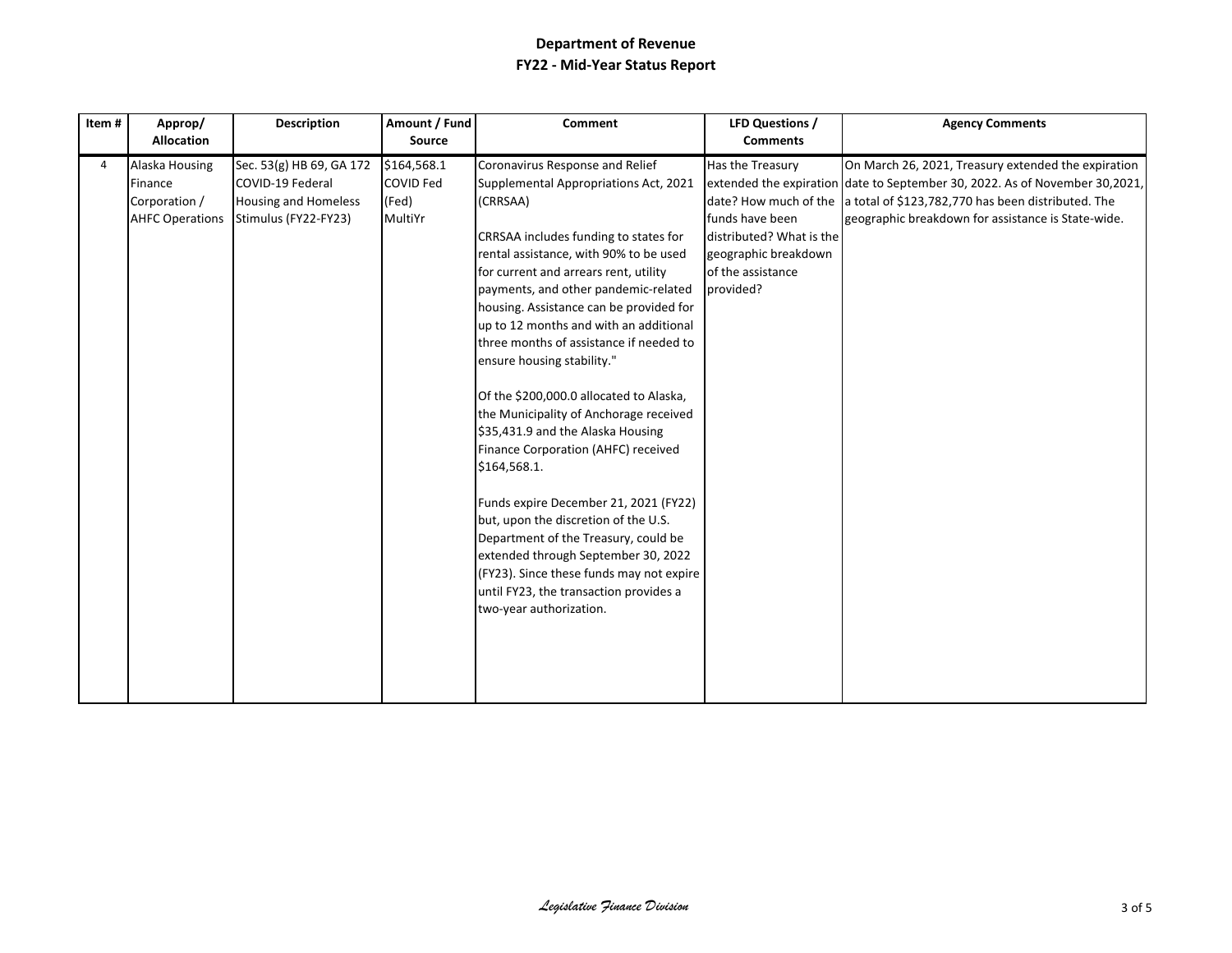| Item# | Approp/<br><b>Allocation</b>               | <b>Description</b>                                                                                                          | Amount / Fund<br><b>Source</b> | <b>Comment</b>                                                                                                                                                                                                                                                                                                                                                                                                                                                                                                                                                                                                                                                                                                                                                                                        | LFD Questions /<br><b>Comments</b>                        | <b>Agency Comments</b>                                                                                                                                                                                                                                                                                                                                                                                                                                                                                                                                                                                                                                                                                                                                                  |
|-------|--------------------------------------------|-----------------------------------------------------------------------------------------------------------------------------|--------------------------------|-------------------------------------------------------------------------------------------------------------------------------------------------------------------------------------------------------------------------------------------------------------------------------------------------------------------------------------------------------------------------------------------------------------------------------------------------------------------------------------------------------------------------------------------------------------------------------------------------------------------------------------------------------------------------------------------------------------------------------------------------------------------------------------------------------|-----------------------------------------------------------|-------------------------------------------------------------------------------------------------------------------------------------------------------------------------------------------------------------------------------------------------------------------------------------------------------------------------------------------------------------------------------------------------------------------------------------------------------------------------------------------------------------------------------------------------------------------------------------------------------------------------------------------------------------------------------------------------------------------------------------------------------------------------|
| 5     | / APFC<br>Investment<br>Management<br>Fees | Alaska Permanent Investment Management \$63,638.5 PF<br>Fund Corporation   Fees and Supporting<br><b>Investment Systems</b> | Gross (Other)                  | The Governor initially requested<br>\$1,364.5 for updating investment<br>systems and \$2,924.3 for management<br>fee increases. Separately identified<br>savings of \$450.3 due to investment due<br>diligence, and \$200.0 in custody fees<br>reduced the overall increment to<br>\$3,638.5.<br>On May 4th, the Governor submitted an<br>amended request of \$60,000.0 in<br>additional management fees.<br>The increased management fees are<br>primarily due to the total Permanent<br>Fund FY22 beginning balance being<br>significantly higher than was forecasted<br>at the time of the Governor's budget<br>release. More total money under<br>management leads to more total fees. A<br>\$50,000.0 supplemental was also added<br>to the FY21 budget, due to higher than<br>expected returns. | What is the status of<br>the investment system<br>update? | The corporation procured a system that will integrate<br>with our current risk system and provide critical<br>analytics for portfolio management. Together the new<br>and existing systems will provide a single platform for<br>risk analytics and asset management, improving the<br>data capabilities for private assets and eliminating<br>manual processes. With the broader alternatives<br>market and APFC's alternative portfolios continuing to<br>expand and evolve, having a single data source is<br>critical. The complete implementation will take three<br>to four quarters. The first implementation phase loads<br>information for over 700 investments, and the second<br>phase is dedicated to historical data. Phase one began<br>in early October. |